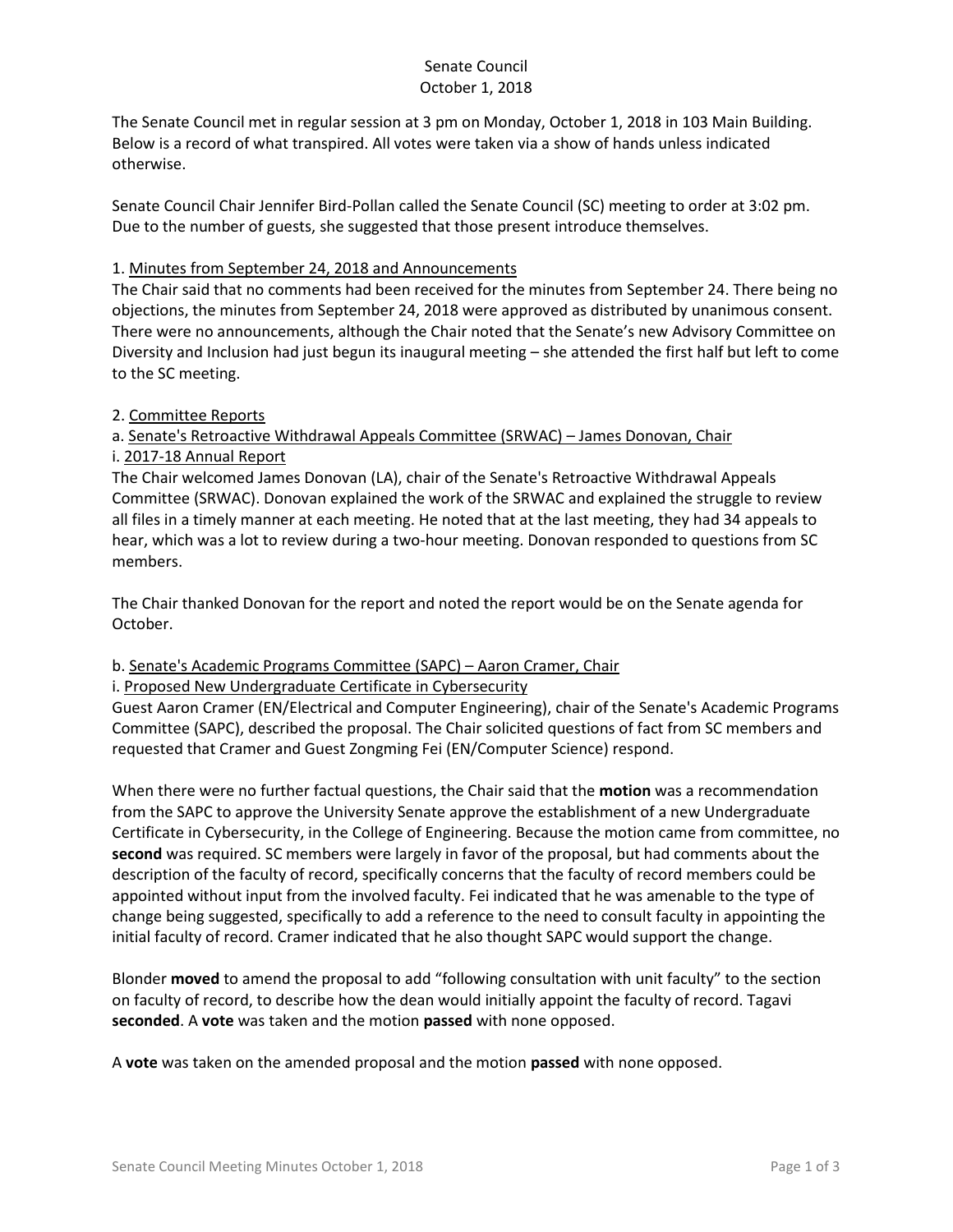#### Senate Council October 1, 2018

The Chair suggested moving to agenda item number four ("Update on Title IV (Student Financial Aid and Class Attendance) – Kim Taylor, Registrar") and there were no objections from SC members.

4. Update on Title IV (Student Financial Aid and Class Attendance) – Kim Taylor, Registrar Guests Kim Taylor (registrar) provided SC members with additional information regarding the ongoing Title IV initiative related to student financial aid and classroom attendance. Guest David Prater (associate director of financial aid) also participated in the discussion. Taylor and Prater answered a number of questions from SC members.

## 3. Degree Recipients

# a. Late Additions to Degree List - Registrar Kim Taylor

Guest Taylor explained the nature of the administrative error to SC members. Grossman **moved** that the elected faculty members of SC amend the second August 2018 degree by adding the 29 students/degrees who were inadvertently omitted and recommend through the President to the Board of Trustees that the degree be awarded effective August 2018. Blonder **seconded**. There were a variety of comments and questions from SC members.

A **vote** was taken and the motion **passed** with none opposed.

## 5. Tentative Senate Agenda for October 8, 2018

The Chair noted the need to add the late additions to the degree list that SC had just approved. There were a few additional comments. Hamilton **moved** to add the late additions from the Registrar's office to the October Senate agenda and Walker **seconded**. A **vote** was taken and the motion **passed** with none opposed.

A **vote** was taken on the motion to approve the tentative Senate agenda for October 8, 2018 as an ordered list, with the understanding that items may be rearranged to accommodate guests' schedules. The motion **passed** with none opposed.

#### 6. Discussion on Work Group on Policies Regarding Sexual Assault and Sexual Harassment

SC members discussed edits to the draft language describing a work group on policies regarding sexual assault and sexual harassment. Cross **moved** to approve the revised language, including the membership change to having three students (at least one undergraduate student and one graduate/professional student), seven faculty, and one staff. Firey **seconded**. A **vote** was taken and the motion **passed** with none opposed.

#### 7. Possible Charge to Senate's Committee on Committees

The Chair apologized for not having draft language available and suggested it return to SC's next meeting, as "Old Business." There were no objections from SC members.

# 8. Nominees for Dean Search Committees

The Chair asked SC members to identify faculty to serve on the dean search committees for Libraries, Education, and Communication and Information. At least six faculty members were identified as possible nominees for each search committee.

9. Items from the Floor (Time Permitting) There were no items from the floor.